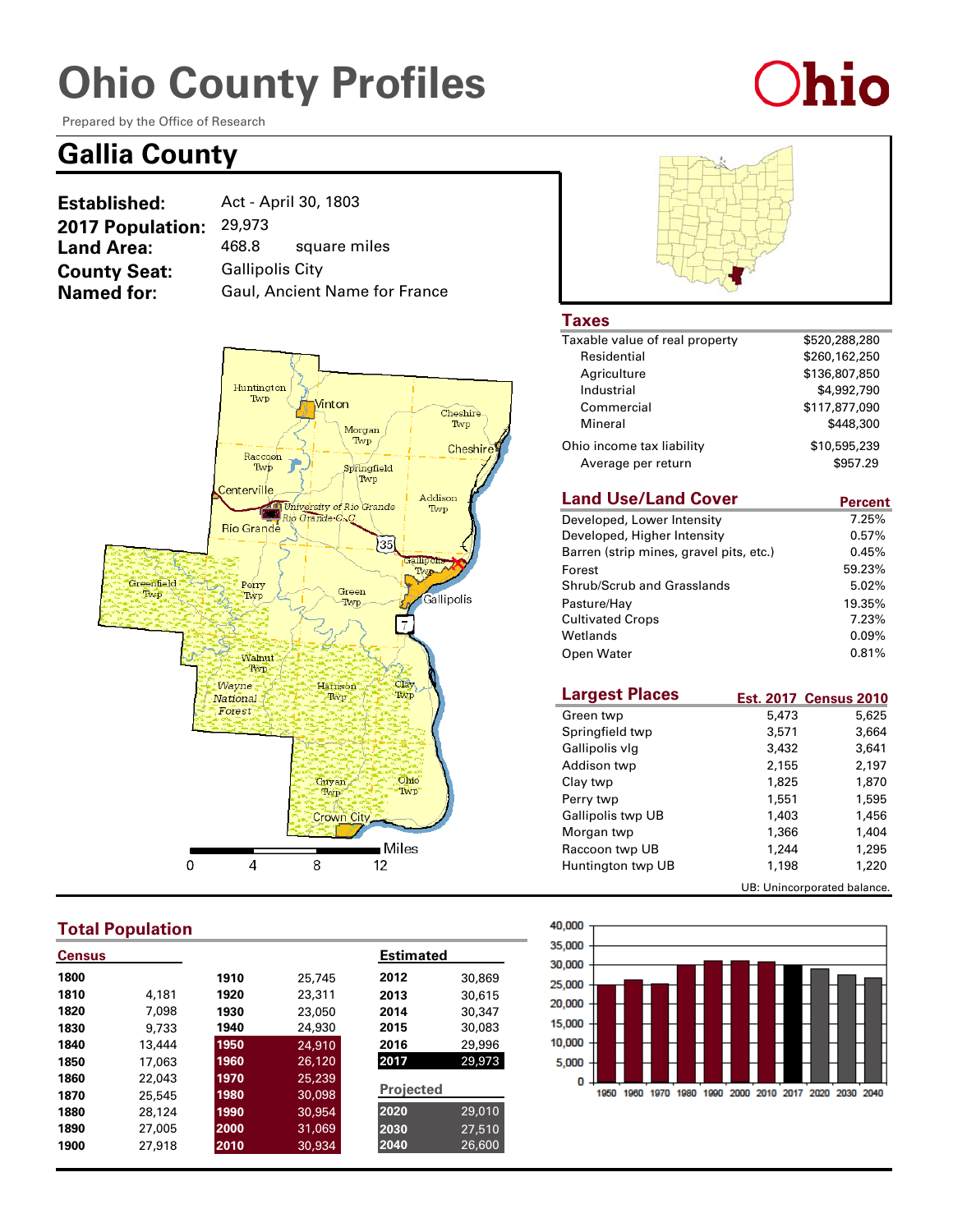## **hio** County Profiles

| <b>Population by Race</b>     | <b>Number</b> | <b>Percent</b> | <b>Population by Age</b>    |
|-------------------------------|---------------|----------------|-----------------------------|
| <b>ACS Total Population</b>   | 30,376        | 100.0%         | <b>ACS Total Population</b> |
| White                         | 28,790        | 94.8%          | Under 5 years               |
| African-American              | 824           | 2.7%           | 5 to 17 years               |
| Native American               | 104           | 0.3%           | 18 to 24 years              |
| Asian                         | 199           | 0.7%           | 25 to 44 years              |
| Pacific Islander              | 29            | 0.1%           | 45 to 64 years              |
| Other                         | 41            | 0.1%           | 65 years and more           |
| Two or More Races             | 389           | 1.3%           | <b>Median Age</b>           |
| Hispanic (may be of any race) | 368           | 1.2%           |                             |
| <b>Total Minority</b>         | 1.897         | 6.2%           | Eamily Tyme hy Dw           |

| <b>Educational Attainment</b> | <b>Number</b> | <b>Percent</b> |
|-------------------------------|---------------|----------------|
| Persons 25 years and over     | 20,590        | 100.0%         |
| No high school diploma        | 4,014         | 19.5%          |
| High school graduate          | 8,315         | 40.4%          |
| Some college, no degree       | 3,283         | 15.9%          |
| Associate degree              | 1.797         | 8.7%           |
| Bachelor's degree             | 1,862         | 9.0%           |
| Master's degree or higher     | 1,319         | 6.4%           |

#### **Family Type by Employment Status**

| <b>Employment Status</b>      | Number | <b>Percent</b> |
|-------------------------------|--------|----------------|
| <b>Total Families</b>         | 8,009  | 100.0%         |
| Married couple, husband and   |        |                |
| wife in labor force           | 2,383  | 29.8%          |
| Married couple, husband in    |        |                |
| labor force, wife not         | 1,337  | 16.7%          |
| Married couple, wife in labor |        |                |
| force, husband not            | 768    | 9.6%           |
| Married couple, husband and   |        |                |
| wife not in labor force       | 1,654  | 20.7%          |
| Male householder,             |        |                |
| in labor force                | 398    | 5.0%           |
| Male householder,             |        |                |
| not in labor force            | 157    | $2.0\%$        |
| Female householder,           |        |                |
| in labor force                | 696    | 8.7%           |
| Female householder,           |        |                |
| not in labor force            | 616    | $7.7\%$        |

| <b>Household Income</b> | <b>Number</b> | <b>Percent</b> |
|-------------------------|---------------|----------------|
| <b>Total Households</b> | 11,495        | 100.0%         |
| Less than \$10,000      | 1,107         | 9.6%           |
| \$10,000 to \$19,999    | 1,523         | 13.2%          |
| \$20,000 to \$29,999    | 1,648         | 14.3%          |
| \$30,000 to \$39,999    | 1,541         | 13.4%          |
| \$40,000 to \$49,999    | 966           | 8.4%           |
| \$50,000 to \$59,999    | 879           | 7.6%           |
| \$60,000 to \$74,999    | 985           | 8.6%           |
| \$75,000 to \$99,999    | 1,264         | 11.0%          |
| \$100,000 to \$149,999  | 1,146         | 10.0%          |
| \$150,000 to \$199,999  | 290           | 2.5%           |
| \$200,000 or more       | 146           | 1.3%           |
| Median household income | \$39,423      |                |

Percentages may not sum to 100% due to rounding.

### **Gallia County**

| <b>Number</b> | <b>Percent</b> | <b>Population by Age</b>    | <b>Number</b> | <b>Percent</b> |
|---------------|----------------|-----------------------------|---------------|----------------|
| 30,376        | 100.0%         | <b>ACS Total Population</b> | 30,376        | 100.0%         |
| 28,790        | 94.8%          | Under 5 years               | 1,910         | 6.3%           |
| 824           | 2.7%           | 5 to 17 years               | 5,253         | 17.3%          |
| 104           | 0.3%           | 18 to 24 years              | 2,623         | 8.6%           |
| 199           | 0.7%           | 25 to 44 years              | 7.024         | 23.1%          |
| 29            | 0.1%           | 45 to 64 years              | 8,348         | 27.5%          |
| 41            | 0.1%           | 65 years and more           | 5,218         | 17.2%          |
| 389           | $1.3\%$        | Median Age                  | 40.5          |                |

#### **Family Type by Presence of**

| Own Children Under 18                        | <b>Number</b> | <b>Percent</b> |
|----------------------------------------------|---------------|----------------|
| Total Families                               | 8,009         | 100.0%         |
| Married-couple families<br>with own children | 2.059         | 25.7%          |
| Male householder, no wife                    |               |                |
| present, with own children                   | 253           | 3.2%           |
| Female householder, no husband               |               |                |
| present, with own children                   | 713           | 8.9%           |
| Families with no own children                | 4.984         | 62.2%          |

## **Poverty Status of Families**

| <b>By Family Type by Presence</b> |               |                |
|-----------------------------------|---------------|----------------|
| <b>Of Related Children</b>        | <b>Number</b> | <b>Percent</b> |
| <b>Total Families</b>             | 8,009         | 100.0%         |
| Family income above poverty level | 6.723         | 83.9%          |
| Family income below poverty level | 1,286         | 16.1%          |
| Married couple,                   |               |                |
| with related children             | 385           | 4.8%           |
| Male householder, no wife         |               |                |
| present, with related children    | 53            | 0.7%           |
| Female householder, no husband    |               |                |
| present, with related children    | 534           | 6.7%           |
| Families with no related children | 314           | 3.9%           |

#### **Ratio of Income**

| <b>To Poverty Level</b>            | Number | Percent |
|------------------------------------|--------|---------|
| Population for whom poverty status |        |         |
| is determined                      | 29,549 | 100.0%  |
| Below 50% of poverty level         | 2,070  | $7.0\%$ |
| 50% to 99% of poverty level        | 4,264  | 14.4%   |
| 100% to 124% of poverty level      | 1,607  | 5.4%    |
| 125% to 149% of poverty level      | 1,650  | 5.6%    |
| 150% to 184% of poverty level      | 2,061  | 7.0%    |
| 185% to 199% of poverty level      | 850    | 2.9%    |
| 200% of poverty level or more      | 17.047 | 57.7%   |

| <b>Geographical Mobility</b>     | <b>Number</b> | <b>Percent</b> |
|----------------------------------|---------------|----------------|
| Population aged 1 year and older | 29,946        | 100.0%         |
| Same house as previous year      | 25,657        | 85.7%          |
| Different house, same county     | 2,882         | 9.6%           |
| Different county, same state     | 684           | 2.3%           |
| Different state                  | 694           | 2.3%           |
| Abroad                           | 29            | 0.1%           |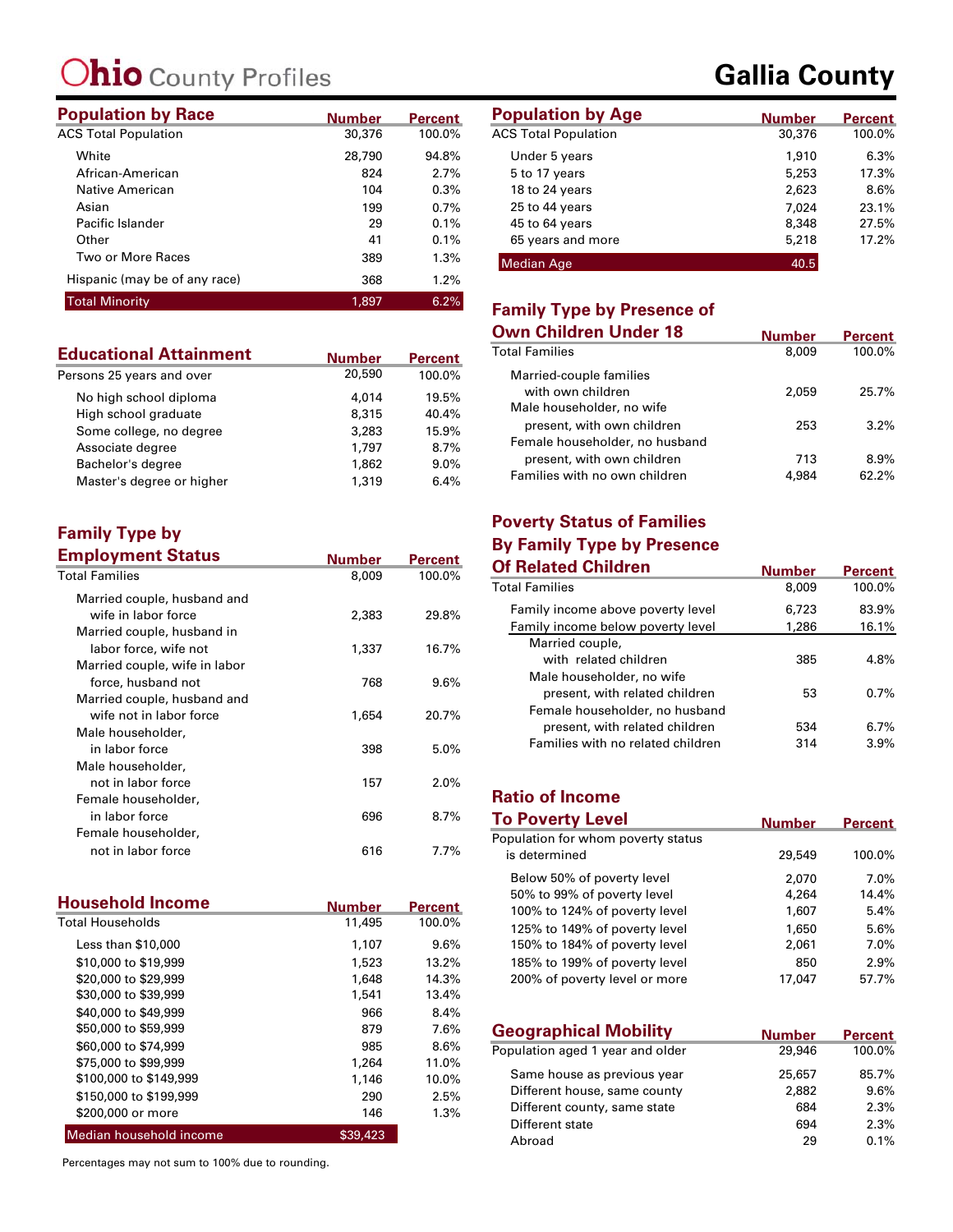## **hio** County Profiles

| <b>Travel Time To Work</b> | <b>Number</b> | <b>Percent</b> | <b>Gross Rent</b>                       | Number |
|----------------------------|---------------|----------------|-----------------------------------------|--------|
| Workers 16 years and over  | 10,955        | 100.0%         | Specified renter-occupied housing units | 2,897  |
| Less than 15 minutes       | 3,186         | 29.1%          | Less than \$100                         | 0      |
| 15 to 29 minutes           | 3.967         | 36.2%          | \$100 to \$199                          | -61    |
| 30 to 44 minutes           | 1.666         | 15.2%          | \$200 to \$299                          | 103    |
| 45 to 59 minutes           | 783           | 7.1%           | \$300 to \$399                          | 184    |
| 60 minutes or more         | 1,353         | 12.4%          | \$400 to \$499                          | 208    |
| Mean travel time           |               | 27.8 minutes   | \$500 to \$599                          | 443    |
|                            |               |                | .                                       | _ _ _  |

| <b>Housing Units</b>   | <b>Number</b> | <b>Percent</b> |
|------------------------|---------------|----------------|
| Total housing units    | 13,727        | 100.0%         |
| Occupied housing units | 11,495        | 83.7%          |
| Owner occupied         | 8,598         | 74.8%          |
| Renter occupied        | 2,897         | 25.2%          |
| Vacant housing units   | 2.232         | 16.3%          |

| <b>Year Structure Built</b> | <b>Number</b> | <b>Percent</b> |
|-----------------------------|---------------|----------------|
| Total housing units         | 13,727        | 100.0%         |
| Built 2014 or later         | 66            | 0.5%           |
| Built 2010 to 2013          | 369           | 2.7%           |
| Built 2000 to 2009          | 1,559         | 11.4%          |
| Built 1990 to 1999          | 2,800         | 20.4%          |
| Built 1980 to 1989          | 1,994         | 14.5%          |
| Built 1970 to 1979          | 2,446         | 17.8%          |
| Built 1960 to 1969          | 1,266         | 9.2%           |
| Built 1950 to 1959          | 878           | 6.4%           |
| Built 1940 to 1949          | 449           | 3.3%           |
| Built 1939 or earlier       | 1,900         | 13.8%          |
| Median year built           | 1980          |                |

#### **Value for Specified Owner-Occupied Housing Units**

| Occupied Housing Units                 | <b>Number</b> | <b>Percent</b> |
|----------------------------------------|---------------|----------------|
| Specified owner-occupied housing units | 8,598         | 100.0%         |
| Less than \$20,000                     | 620           | 7.2%           |
| \$20,000 to \$39,999                   | 721           | 8.4%           |
| \$40,000 to \$59,999                   | 708           | 8.2%           |
| \$60,000 to \$79,999                   | 969           | 11.3%          |
| \$80,000 to \$99,999                   | 1,230         | 14.3%          |
| \$100,000 to \$124,999                 | 1,054         | 12.3%          |
| \$125,000 to \$149,999                 | 727           | 8.5%           |
| \$150,000 to \$199,999                 | 1,442         | 16.8%          |
| \$200,000 to \$299,999                 | 631           | 7.3%           |
| \$300,000 to \$499,999                 | 462           | 5.4%           |
| \$500,000 to \$999,999                 | 34            | 0.4%           |
| \$1,000,000 or more                    | 0             | 0.0%           |
| <b>Median value</b>                    | \$101,200     |                |

| <b>House Heating Fuel</b>  | <b>Number</b> | <b>Percent</b> |
|----------------------------|---------------|----------------|
| Occupied housing units     | 11,495        | 100.0%         |
| Utility gas                | 2,466         | 21.5%          |
| Bottled, tank or LP gas    | 2,158         | 18.8%          |
| Electricity                | 5,619         | 48.9%          |
| Fuel oil, kerosene, etc    | 288           | 2.5%           |
| Coal, coke or wood         | 872           | 7.6%           |
| Solar energy or other fuel | 92            | 0.8%           |
| No fuel used               | 0             | $0.0\%$        |

Percentages may not sum to 100% due to rounding.

| <b>Gross Rent</b>                       | <b>Number</b> | <b>Percent</b> |
|-----------------------------------------|---------------|----------------|
| Specified renter-occupied housing units | 2,897         | 100.0%         |
| Less than \$100                         | 0             | $0.0\%$        |
| \$100 to \$199                          | 61            | 2.1%           |
| \$200 to \$299                          | 103           | 3.6%           |
| \$300 to \$399                          | 184           | 6.4%           |
| \$400 to \$499                          | 208           | 7.2%           |
| \$500 to \$599                          | 443           | 15.3%          |
| \$600 to \$699                          | 527           | 18.2%          |
| \$700 to \$799                          | 344           | 11.9%          |

\$800 to \$899 266 \$900 to \$999 151 \$1,000 to \$1,499 180 \$1,500 or more 0 No cash rent 430 Median gross rent **\$642** 

#### **Selected Monthly Owner Costs for Specified Owner-**

Median gross rent as a percentage

of household income

| <b>Occupied Housing Units</b>                                     | <b>Number</b> | <b>Percent</b> |
|-------------------------------------------------------------------|---------------|----------------|
| Specified owner-occupied housing units                            |               |                |
| with a mortgage                                                   | 3,768         | 100.0%         |
| Less than \$400                                                   | 27            | 0.7%           |
| \$400 to \$599                                                    | 216           | 5.7%           |
| \$600 to \$799                                                    | 596           | 15.8%          |
| \$800 to \$999                                                    | 843           | 22.4%          |
| \$1,000 to \$1,249                                                | 755           | 20.0%          |
| \$1,250 to \$1,499                                                | 448           | 11.9%          |
| \$1,500 to \$1,999                                                | 732           | 19.4%          |
| \$2,000 to \$2,999                                                | 110           | $2.9\%$        |
| \$3,000 or more                                                   | 41            | 1.1%           |
| Median monthly owners cost                                        | \$1,067       |                |
| Median monthly owners cost as a<br>percentage of household income | 20.9          |                |
|                                                                   |               |                |

| <b>Vital Statistics</b>                     | <b>Number</b> | Rate    |
|---------------------------------------------|---------------|---------|
| Births / rate per 1,000 women aged 15 to 44 | 379           | 70.8    |
| Teen births / rate per 1,000 females 15-19  | 26            | 27.5    |
| Deaths / rate per 100,000 population        | 396           | 1,319.3 |

#### **Migration**



### **Gallia County**

26.9

9.2% 5.2% 6.2% 0.0% 14.8%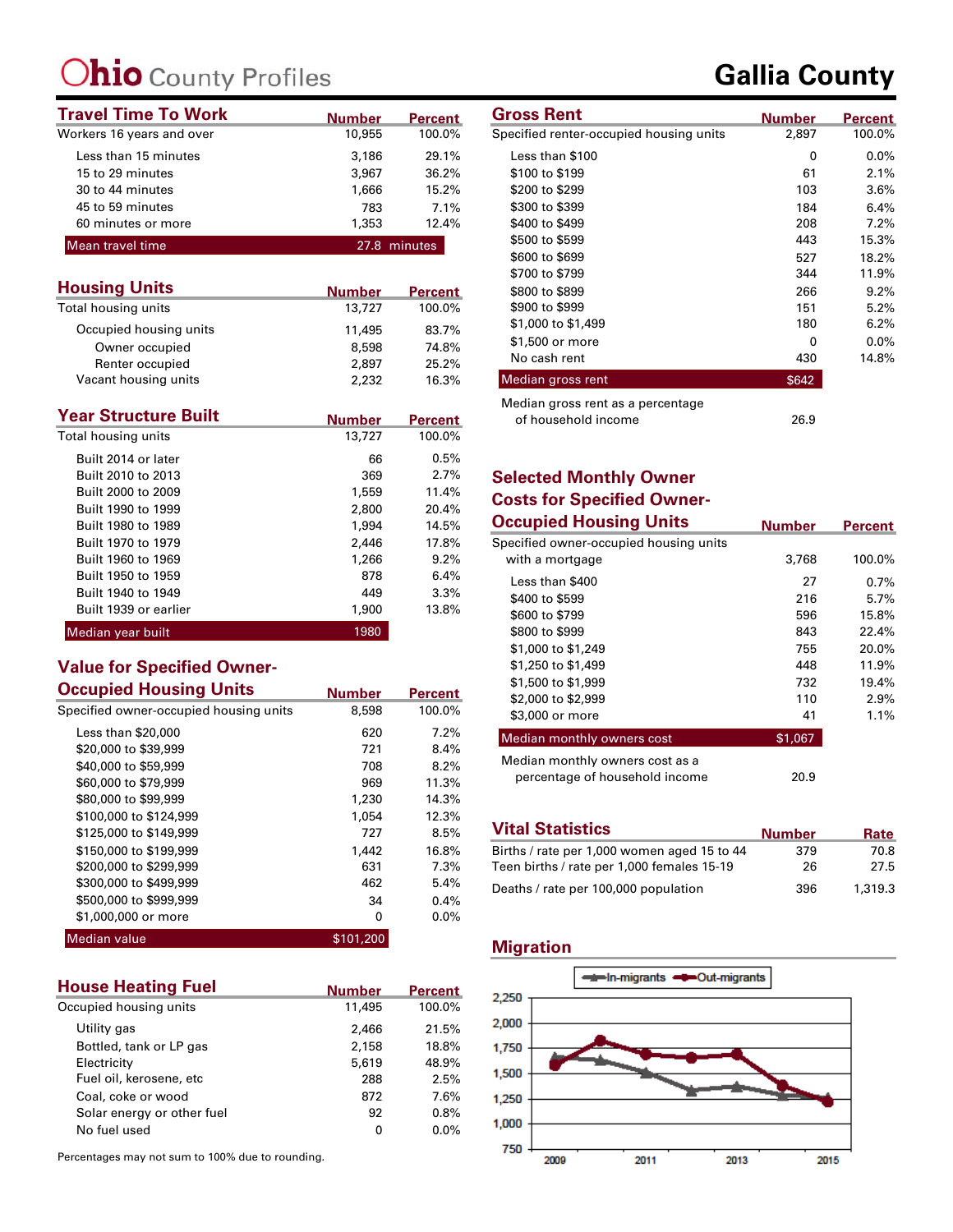## Ohio County Profiles

### **Gallia County**

#### **Agriculture**

| Land in farms (acres)           | 115,838      |
|---------------------------------|--------------|
| Number of farms                 | 957          |
| Average size (acres)            | 121          |
| Total cash receipts             | \$15,146,000 |
| Per farm                        | \$15,826     |
| Receipts for crops              | \$7,811,000  |
| Receipts for livestock/products | \$7,335,000  |
|                                 |              |

#### **Education**

| Public schools buildings                  | 14      |
|-------------------------------------------|---------|
| Students (Average Daily Membership)       | 4,941   |
| Teachers (Full Time Equivalent)           | 294.0   |
| Expenditures per student                  | \$9,650 |
| <b>Graduation rate</b>                    | 92.8    |
| Non-public schools                        |         |
| Students                                  | 150     |
| 4-year public universites                 | n       |
| <b>Branches</b>                           | n       |
| 2-year public colleges/satellites         |         |
| Private universities and colleges         |         |
| Public libraries (Districts / Facilities) |         |

#### **Transportation**

| Registered motor vehicles                  | 38,139         |
|--------------------------------------------|----------------|
| Passenger cars                             | 20,995         |
| Noncommercial trucks                       | 8,559          |
| Total license revenue                      | \$1,002,076.84 |
| Permissive tax revenue                     | \$129,855.00   |
| Interstate highway miles                   | 0.00           |
| Turnpike miles                             | 0.00           |
| U.S. highway miles                         | 17.88          |
| State highway miles                        | 181.35         |
| County, township, and municipal road miles | 850.47         |
| Commercial airports                        |                |

#### **Health Care**

| Physicians (MDs & DOs)                       | 109    |
|----------------------------------------------|--------|
| Registered hospitals                         | 1      |
| Number of beds                               | 287    |
| Licensed nursing homes                       | 3      |
| Number of beds                               | 277    |
| Licensed residential care                    | 1      |
| Number of beds                               | 96     |
| Persons with health insurance (Aged 0 to 64) | 92.3%  |
| Adults with insurance (Aged 18 to 64)        | 91.2%  |
| Children with insurance (Aged Under 19)      | 94.9%  |
| <b>Voting</b>                                |        |
| Number of registered voters                  | 18.831 |

| .      |
|--------|
| 13,250 |
| 70.4%  |
|        |

#### **Communications**

| Television stations                                                 |            |
|---------------------------------------------------------------------|------------|
| Radio stations                                                      | 2          |
| Daily newspapers<br>Circulation<br>Weekly newspapers<br>Circulation | 5,058<br>0 |
|                                                                     |            |

#### **Crime**

| Total crimes reported in Uniform Crime Report | 799 |
|-----------------------------------------------|-----|
| Violent crime                                 | 35  |
| Property crime                                | 760 |
| Arson                                         |     |
|                                               |     |

#### **Finance**

| \$1,023,652 |
|-------------|
| 11          |
| 5           |
|             |

#### **Transfer Payments**

| Total transfer payments                    | \$368,218,000   |
|--------------------------------------------|-----------------|
| Payments to individuals                    | \$360,687,000   |
| Retirement and disability                  | \$100,069,000   |
| Medical payments                           | \$199,941,000   |
| Income maintenance (Supplemental SSI,      |                 |
| family assistance, food stamps, etc)       | \$36,019,000    |
| Unemployment benefits                      | \$2,764,000     |
| <b>Veterans benefits</b>                   | \$10,449,000    |
| Federal education and training assistance  | \$9,083,000     |
| Other payments to individuals              | \$2,362,000     |
| Total personal income                      | \$1,069,739,000 |
| Depedency ratio                            | 34.4%           |
| (Percent of income from transfer payments) |                 |

#### **State Parks, Forests, Nature Preserves,**

#### **Scenic Waterways, And Wildlife Areas**

| Areas/Facilities |           |
|------------------|-----------|
| Acreage          | 11,048.01 |

#### **Per Capita Personal Income**